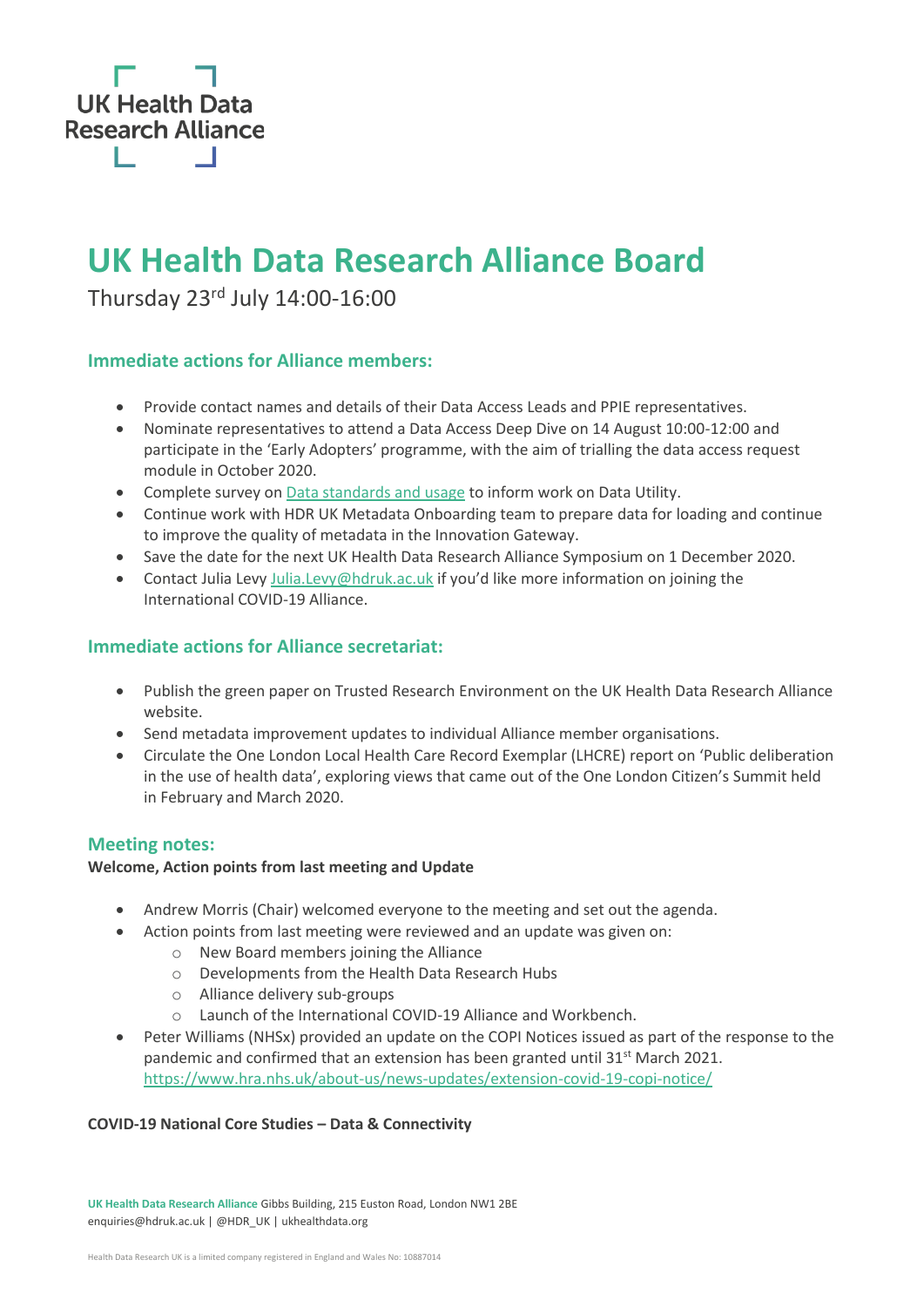

- Data & Connectivity is one of the themes of work commissioned by Sir Patrick Vallance to consider what national core studies are required to enhance understanding of SARS-COV-2 virus and the UK's pandemic at the national level. The purpose is to identify those studies that are essential to support research for HMG policy developments and operational decision making.
- HDR UK and The Office for National Statistics have been tasked to define the infrastructure, data and services needed to create a trustworthy health and cross-sectoral data capability that can support the next phase of pandemic preparedness.
- Board welcomed this work and acknowledged the need of addressing the fragmentation of work leveraging cross-sectoral opportunities. It was noted that often conflicting insights might lead to uncertainties among the public, so it will be important to deliver consistent messages for the public.

#### **Diversity and Inclusion statement and immediate actions**

- The Board endorsed the statement with minor edits and acknowledged the importance of seeking diversity and representativeness in data samples. Statement will be published on the UK Health Data Research website.
- It was agreed that improving quality of ethnicity coding and use data to help increase the representativeness of research studies will be the initial focus of this work that will be initiated by the Data Officers Group.
- Understanding differences in ethnicity coding across the devolved nations is an important first step.

#### **Principles for data in the Gateway**

- It was agreed that these principles are required to guide inclusion of private sector and international datasets as part of the gateway.
- It was also generally agreed that we should extend the scope of the proposed review of new datasets to cover all datasets including those from publicly funded UK custodians.
- The principles are expected to be operational from September 2020.

#### **Trusted Research Environment green paper**

- Board approved the updates to the green paper resulting from stakeholder engagement over the last few months and online consultation ran between 30 April and 26 May. This will be published on Alliance website and distributed to stakeholders.
- Board noted that during the implementation phase it will be crucial to involve all relevant stakeholders and potential users to inform direction of travel, including industry as well as clinical colleagues.
- Consideration should also be given to addressing researcher productivity, i.e. balancing computing/analytical capability while ensuring safe use of health data.
- Many Alliance members expressed interest in being involved in the next steps and are keen to collaborate.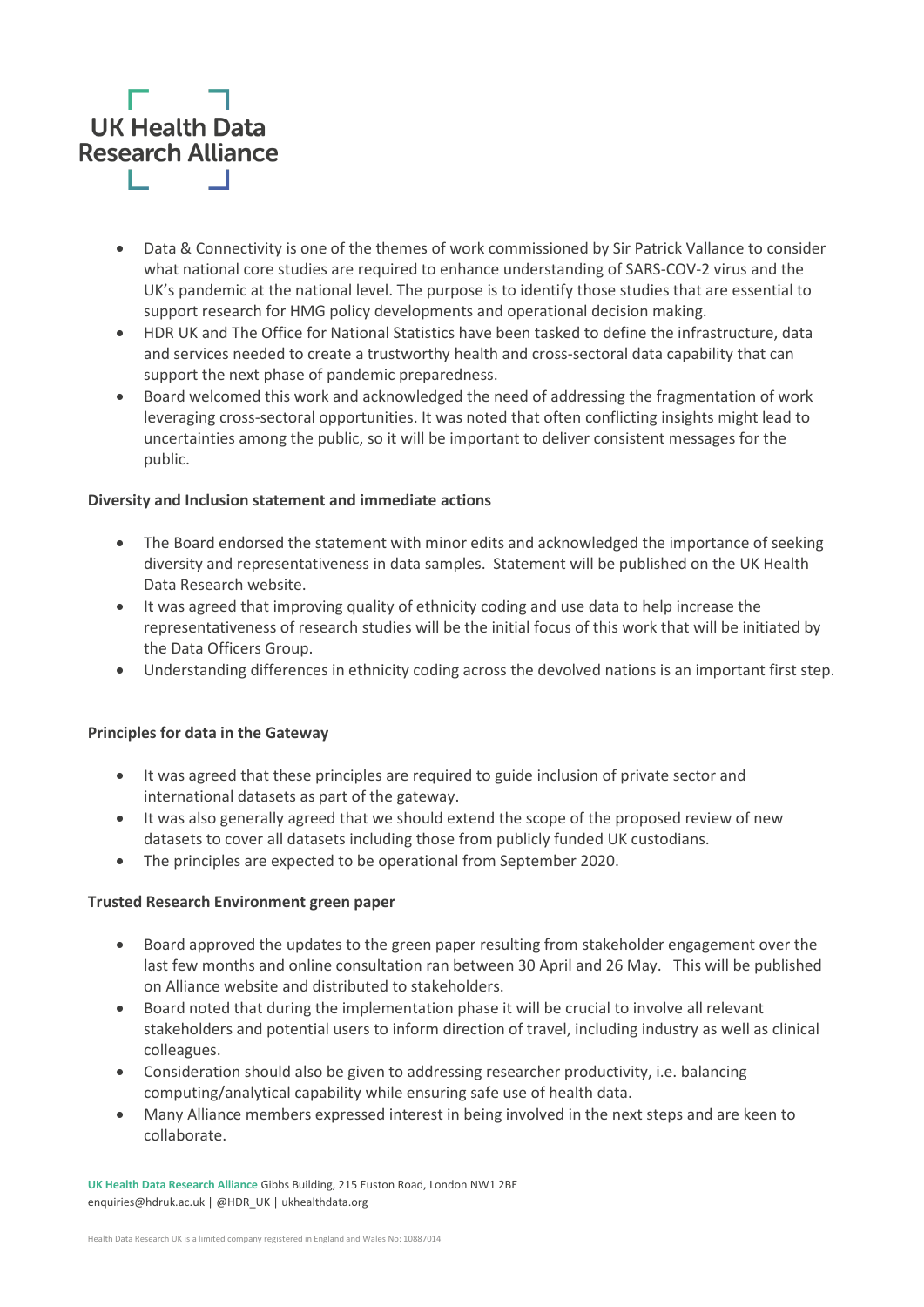

#### **Innovation Gateway**

- Recent updates on the phase 2 development of the Innovation Gateway were presented and demonstrated.
- Development of the data access module also presented and Alliance members invited to nominate representatives to attend a Data Access Deep Dive on 14 August 10:00-12:00 and participate in the 'Early Adopters' programme, with the aim of having Alliance members trialling the data access request module in October 2020.

#### **Next Alliance Board meeting**

• The next Alliance Board meeting will take place on 14 October 10:00-12:00 via teleconference (Zoom details to be provided). Please save the date, a calendar invite will follow.